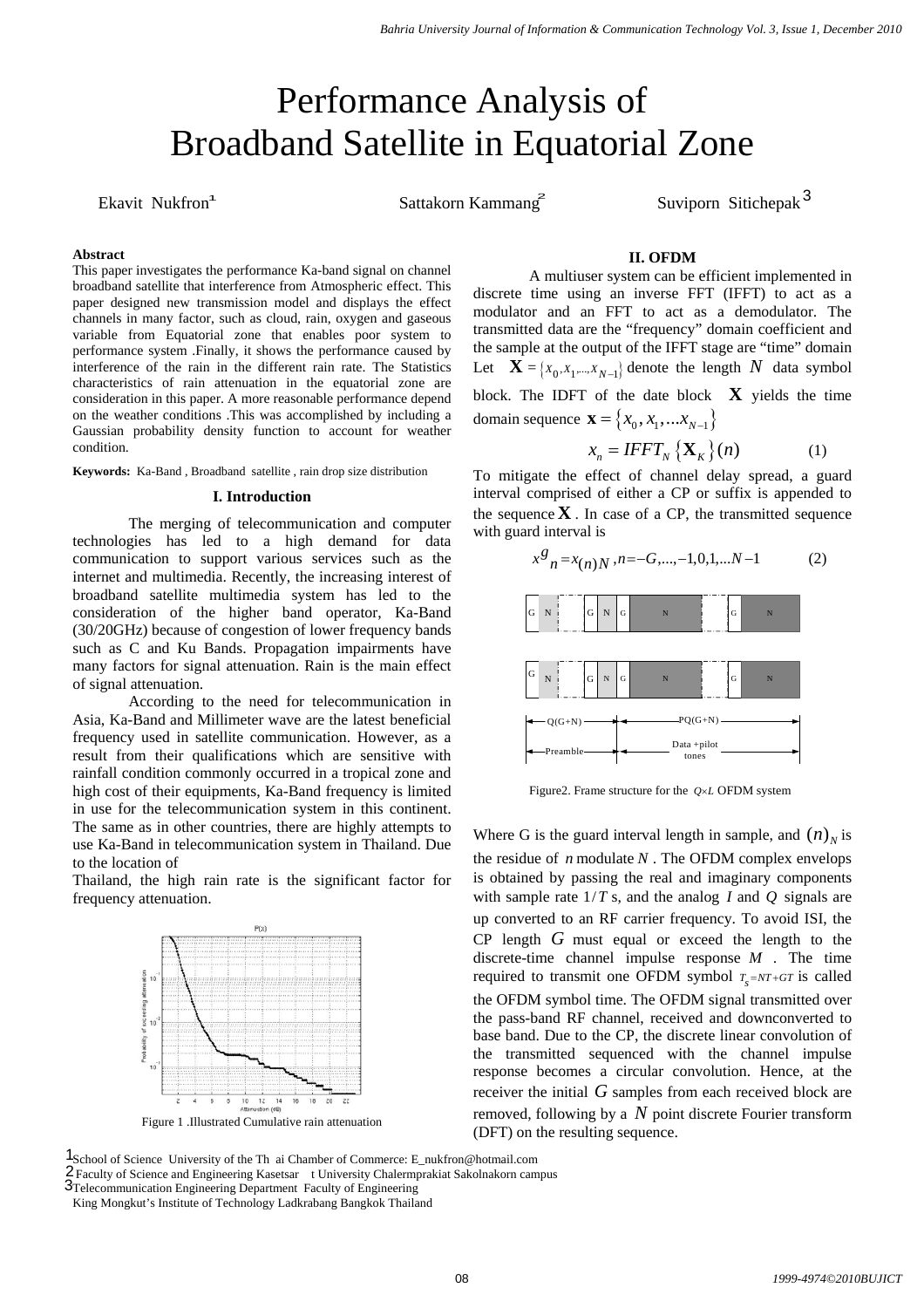The frame structure of a typical MIMO-OFDM system is shown in figure 2. The OFDM preamble consists of  $Q$  training symbol of length  $N_I + G$  where  $G \leq N_I \leq N, N_I = N_I$  and *I* an integer that divides *N* . Often the length of the guard interval in the training period is double; for example, in IEEE802,16a to aid in synchronization, frequency offset estimation and equalization for channel exceeds the length of the guard interval.



Figure 3. System block diagram model

# **III. Broadband Satellite Channel**

## *A. Fixed satellite Channel*

There have been several hardware and software channel simulator developed for the land mobile channel. However, the emphasis of this subsection is one computer generated channel model and, in particular, on the one developed at CRC. All computer models for the fading channel described in this subsection are based on the manipulation of a white Gaussian random process. This process is approximated by a sum of sinusoid with random phase angle. An expression for the Gaussian random process  $a(t)$  is given below [1]

$$
a=\text{Re}\sum_{k=-N/2}^{N/2} V_k \exp[j2\pi (f_c+kf_o)t+j\lambda_k](3)
$$

Where  $v_k$  is the amplitude and  $\lambda_k$  is a random phase angel uniformly distribution between 0 and  $2\pi$ . N is the number of sinusoid,  $(f_c + kf_a)$  is the sinusoidal frequency, and Re denote the "real part of"

$$
a = \text{Re}\{ [a_C(t) + ja_S(t)] \exp(j2\pi f_C t) \}
$$
 (4)

Where

$$
a_c(t) = \text{Re} \sum_{k=-N/2}^{N/2} V_k \exp[j(2\pi k f_o + \lambda_k)] \tag{5}
$$

$$
a_{s}(t) = \text{Im} \sum_{k=-N/2}^{N/2} V_{k} \exp[j(2\pi k f_{o} + \lambda_{k}) \tag{6}
$$

*Denotes "the imaginary part of"*  $a_a(t)$  *and*  $a_c(t)$  *can be easily obtained using the FFT algorithm for given*  $V_k$  *and*  $\lambda_k$ 

1).Rayleigh Fading Channel: By definition [2] the envelope *r* of the two narrow-bands Gaussian random process is Rayleigh, and its phase  $\phi$  is uniform. Therefore

$$
r = \sqrt{a^2_{c}(t) + a^2_{s}(t)}\tag{7}
$$

is Rayleigh and

$$
\phi = \tan^{-1} \left( \frac{a_s(t)}{a_c(t)} \right) \tag{8}
$$

Is uniform

2).Rician Fading Channel; When a fading process has a LOS component *A<sub>c</sub>* together with multipath fading, the channel is model as Rician[3] . The Rice process is given by

$$
a_r(t) = \text{Re}\{[A_c + a_c(t)] + ja_s(t)\} \exp[j2\pi f_c t]\}(9)
$$

And its envelop  $r$  and  $\phi$  are given by

$$
r = \sqrt{[A_C + a_C(t)]^2 + a_s^2(t)}
$$
 (10)

$$
\phi = \tan^{-1} \left( \frac{a_s}{A_c + a_s} \right) \tag{11}
$$

3).Log-Normal Fading Channel: Local mean variation of cellular mobile channel and shadowing caused by foliage attenuation are usually modeled as a log-normal fading process.[4] [5] .[6] There are two methods of generating a log-normal fading process: one for slow fading and the other for fast fading

*a).Slow fading log-normal process:* The statistic of a log-normal process is generated from a normal (Gaussian) random process. For the slow-fading case, the normal random variate is generated from a nonlinear transformation of a uniform distribution [7] and is given by

$$
x_p = \sqrt{-2\ln u} \cos(2\pi v) \tag{12}
$$

Where *u* and *v* are uniform distribution between zero and one.  $x_p$  is a Gaussian variate with zero mean and unity variance .To convert this variate to actual mean and

variance, the following transformation is required

$$
x = \sqrt{d_o x_p} + \mu \tag{13}
$$

Where  $\mu$  and  $d_{\rho}$  are the mean and variance, respectively. The slow-fading log-normal process is given by

$$
A_{\mathcal{C}} = \exp[x] \tag{14}
$$

*b).Fast-fading log-normal process:* For the fastfading log-normal model, the normal (Gaussian) process is approximation by a sum of sinusoid with random phase angle. The effect of the fading bandwidth is included. The fast log-normal model is given by

$$
A(t) = \exp[\mu + \sqrt{d_o}x_c(t) + j\sqrt{d_ox_s}x(t)] \tag{15}
$$

Where  $x_c(t)$  and  $x_c(t)$  are narrow-band Gaussian random process, which can be obtained using expression given in [8],[9] and with appropriate amplitude and phase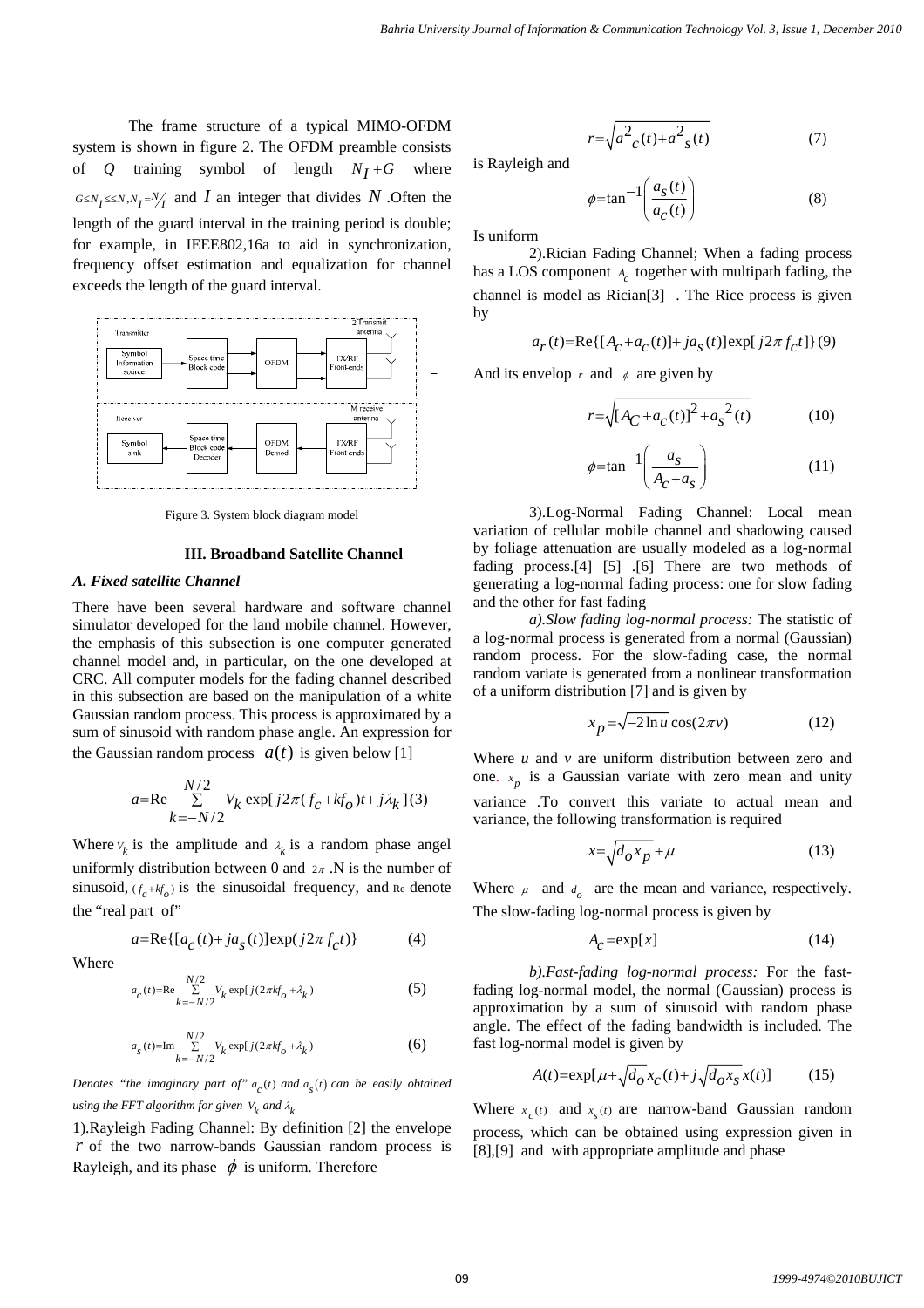| <b>Weather conditions</b>  | Mean   | <b>Variance</b> |  |  |
|----------------------------|--------|-----------------|--|--|
| Clear sky                  | 0.0072 | 0.00357         |  |  |
| Intermittent light<br>rain | 0.0088 | 0.00546         |  |  |
| Thunder shower             | 0.0068 | 0.00414         |  |  |
| rain                       | 0.0089 | 0.03077         |  |  |

Table1. Fixed Satellite channel Phase model –ka-band

| Weather            | Mean  | <b>Variance</b> |
|--------------------|-------|-----------------|
| conditions         |       |                 |
| Clear sky          | 0.413 | 0.00087         |
| Intermittent light | 0.483 | 0.00003         |
| rain               |       |                 |
| Thunder shower     | 0.436 | 0.01386         |
| rain               | በ 662 | 0.0200          |

## **B. Land Mobile Satellite Channel**

Land Mobile Satellite Fading Channel*:* This channel model [10] assumes that the LOS component under shadowing is log-normal distribution and that the multipath effect is Rayleigh distribution. The two process are additive. Thus, the channel model is given by the combination of lognormal and Rayleigh model described previously. As given below

$$
a(t) = \text{Re}\left\{ \left[ y_c(t) + a_c(t) + j(y_s(t) + a_s(t)) \right] \exp[j2\pi f_c t] \right\} (16)
$$

And  $a_c(t)$  and  $a_s(t)$  are Gaussian random process whose magnitude is related to the input sinusoid amplitude  $V_k$  of [8] and[9], which ,in turn, is related to the multipath power  $b<sub>o</sub>$  as

$$
b_{0} = \sum_{k=1}^{N} V^{2}{}_{k} / 2
$$
 (17)

Similarly,  $y_c(t)$  and  $y_s(t)$  are log-normal random processes whose values are related in the following way. From [11]  $A(t)$  can be rewritten as

$$
A(t) = y_c(t) + jy_s(t)
$$
  
= 
$$
\exp[\mu \sqrt{d_o} x_c(t) \cdot [\cos(\sqrt{d_o} x_c(t)) + j \sin(\sqrt{d_o} x_s(t))]
$$
 (18)

The values of  $x_c(t)$  and  $x_s(t)$  are related to the amplitude  $v_k$  of the sin wave of and [8] and [9] with the x replacing the *a.* For this case, however the power of the sum of the sine wave is normalizes to unity

$$
\sum_{k=1}^{N} V^2_{k} / 2 = 1
$$
 (19)

The signal envelope and signal phase are given by[12] and[13] , respectively

$$
r(t) = \sqrt{[y_c(t) + a_c(t)]^2 + [y_s(t) + a_s(t)]^2}
$$
 (20)

$$
\phi(t) = \tan^{-1}\left(\frac{y_s(t) + a_s(t)}{y_c(t) + a_c(t)}\right) \tag{21}
$$

*5).Shaping of the Fading Spectrum:* Two spectral shaping filters are used to shape the fading spectrum of the computer-generated model. One shaping filter is based on the land cellular mobile channel [5] and [6] and the other has a Butterworth frequency response in the pass band [14]

Table3. LMS Satellite channel Phase model –ka-band

| <b>Channel condition</b>     |          | $\sqrt{d}$ |        |
|------------------------------|----------|------------|--------|
| Light to medium              | $-0.230$ | 0.0115     | 0.1585 |
| shadowing                    |          |            |        |
| Medium to heavy<br>shadowing | $-2.30$  | 0.046      | 0.10   |
| Heavy shadowing              | $-1.95$  | 0.46       | 0.0398 |

Table4.LMS Satellite channel –Envelope model ka-band

| <b>Channel condition</b> | Mean       | <b>Variance</b> |
|--------------------------|------------|-----------------|
| Light to medium          | 0.0068     | 0.0262          |
| shadowing                |            |                 |
| Medium to heavy          | $-0.01447$ | 0.1124          |
| shadowing                |            |                 |
| Heavy shadowing          | $-0.0111$  | 0.1934          |



Figure 4. Polarization LOS, NLOS in Fixed satellite and LMS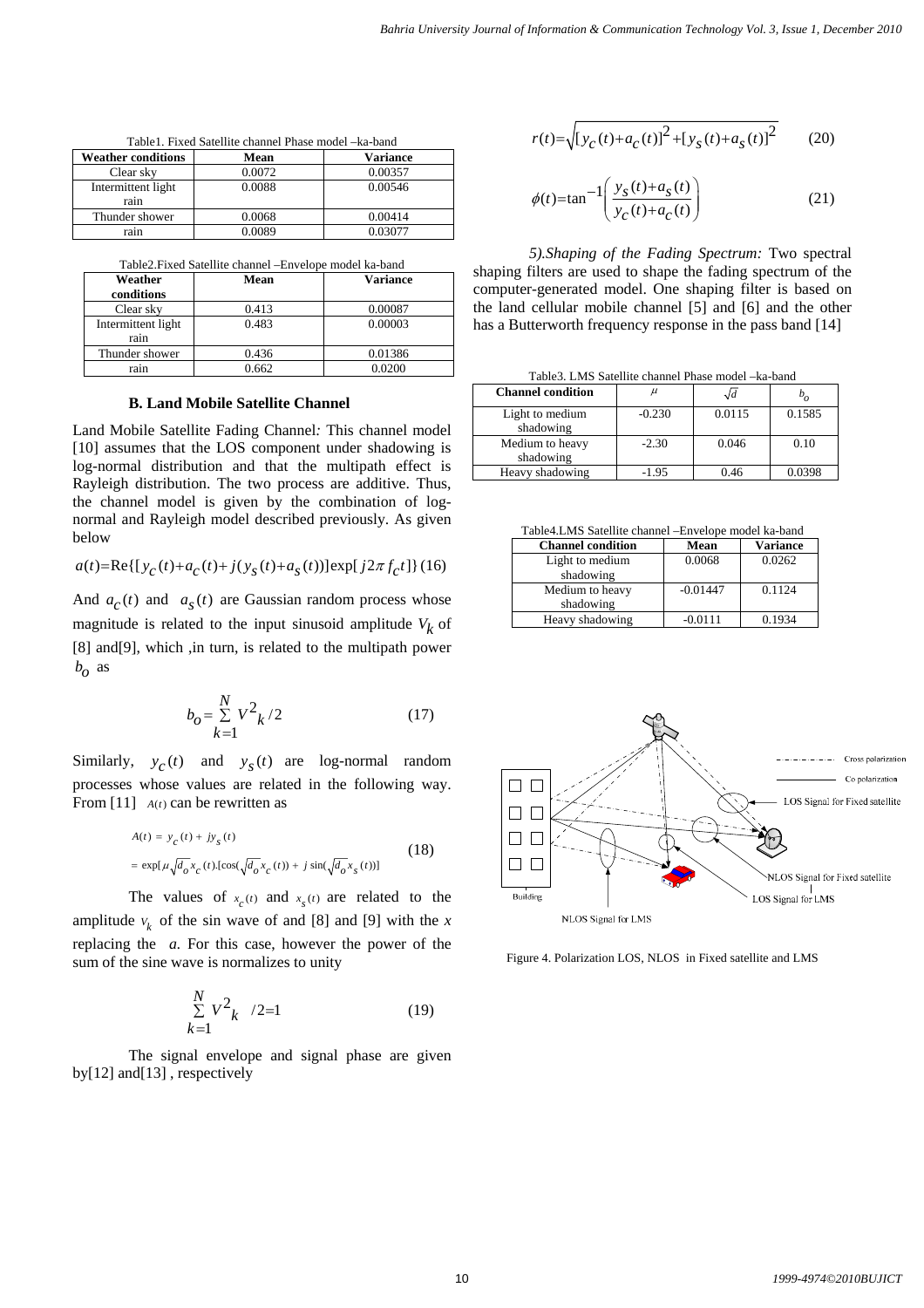

Figure 7 signal Phase for Fixed Satellite





Figure 8 signal Phase for LMS Satellite

# **IV. Atmospheric Loss in Broadband Satellite Channel**

# **A. Rain Drop size Distribution**

This paper considered rain attenuation from rain drop size distribution and the specific attenuation A in dB/km due to rain. This is calculated by integrating over all of the drop size as

$$
A=4.343[Q(D,\lambda,m)N(D)dD \qquad (22)
$$

Q is the attenuation cross section which is a function of the drop diameter. D is the wavelength of the radio wave  $\lambda$  and the complex refractive index of the water drop, which is a function of the function and temperature. And N(D) is the drop size distribution. The attenuation cross section Q is found by applying the classical scattering theory of Mie's for a plane wave impinging upon a spherical absorbing particle. N(D) for Gamma distribution can be written

$$
N(D) = N_T A^{n+1} D^n \exp[-AD/\Gamma(n+1)] (m^{-3}.mm^{-1}) (23)
$$

N(D) for Log normal distribution can be written

$$
N(D) = \frac{N_T}{\sigma D \sqrt{2\pi}} \exp\left[-\frac{1}{2}\left(\frac{\ln(D) - \mu^2}{\sigma}\right)\right] (m^{-3} \cdot m m^{-1})
$$
 (24)

Consider in Log normal distribution terms and forms

$$
P = F(\ln A) = \int_{\ln A}^{\alpha} \frac{1}{\delta \sqrt{2\pi}} \exp\left[\frac{-\left(x - \mu^2\right)}{2\delta^2}\right] dx = Q\left(\frac{\ln A - \mu}{\delta}\right)
$$

And (22), (23),(24) [15], [16], [17]

$$
A=4.343[Q(D,\lambda,m).N(D)dD
$$

The cross section Q is expended as

$$
Q(D,\lambda,m) = \frac{\lambda^2}{2\pi} \sum_{n=1}^{\alpha} (2n+1) \operatorname{Re}\left[a_n + b_n\right]
$$
  

$$
A = (4.343) \left(\frac{\lambda^2}{2\pi}\right) \sum_{n=1}^{\alpha} (2n+1) \operatorname{Re}\left[a_n + b_n\right] \frac{N_T}{\sigma D \sqrt{2\pi}} \exp\left[-\frac{1}{2} \left(\frac{\ln D - \mu^2}{\delta}\right)\right]
$$
(25)  

$$
\gamma_T = kR^{\alpha}
$$
(26)

and

$$
A = a_n R^{b_n} \tag{27}
$$

was found from rain with the rain rate at 50mm/hr and the diameter of rain at 10 mm  $a_n$  and  $b_n$  are the Mie scattering coefficients and analysis in Bessel function [18], [19], which are the complex function of m, D and  $\lambda$ . In the equation (22), A is rain attenuation analysis in rain drop size distribution having log normal distribution term. We can find N(D) for log normal distribution[20] and it can be written as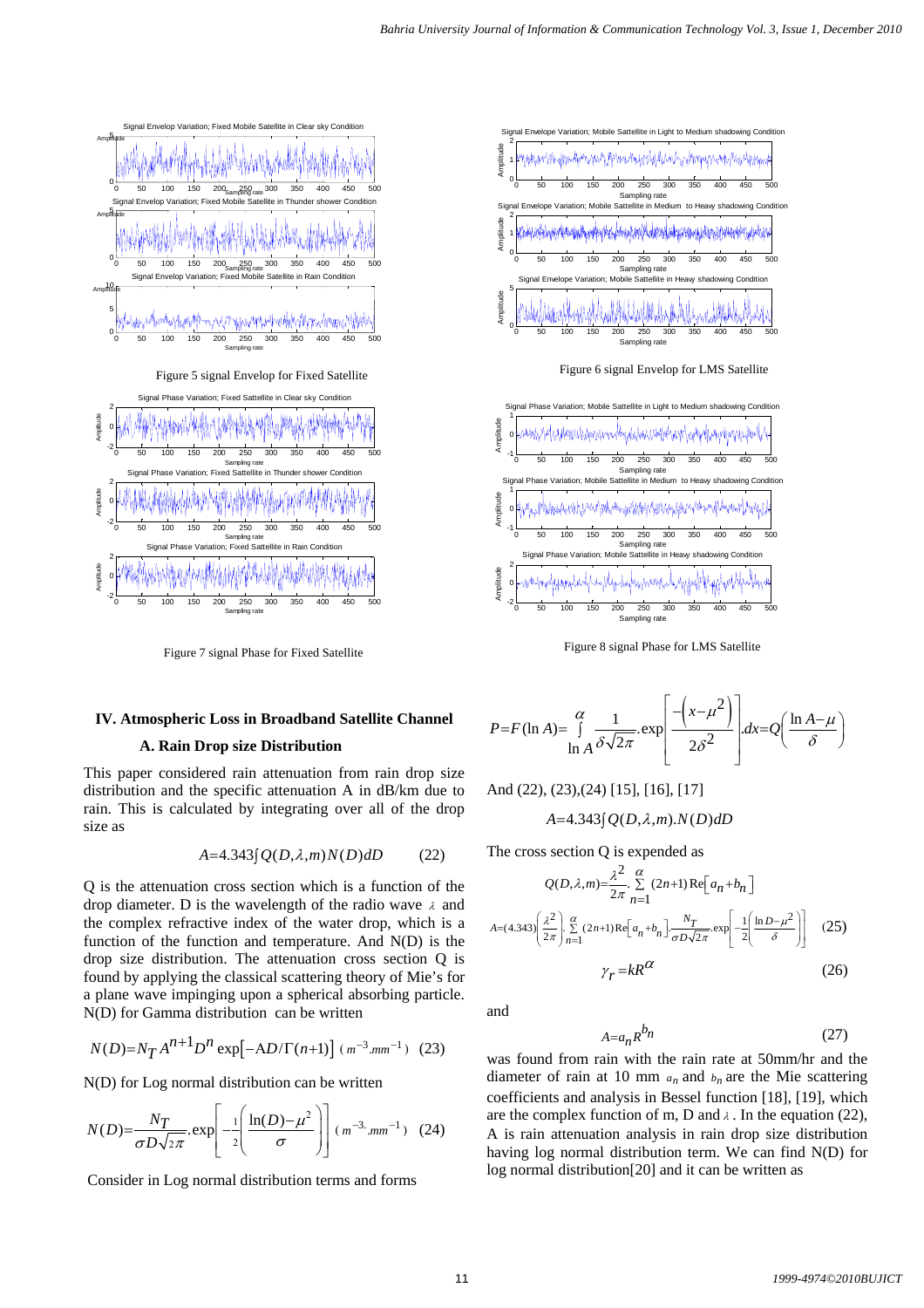$$
M(t) = -\frac{N_f}{D(t)} = \frac{1}{2} \ln \left(\frac{D_0}{D_H}\right)^2 \ln \sigma
$$
\nCine I (Show Y)  
\n
$$
N_f = 4.0R^{0.641}
$$
\n
$$
N_f = 4.0R^{0.641}
$$
\n
$$
N_f = 4.0R^{0.641}
$$
\n
$$
N_f = 4.6R^{0.651}
$$
\n
$$
N_f = 6.6R^{0.551}
$$
\n
$$
N_f = 6.6R^{0.551}
$$
\n
$$
N_f = 6.8R^{0.551}
$$
\n
$$
N_f = 8.8^R
$$
\n
$$
D_M = 1.76 + (7.33 \times 10^{-4}) \ln R
$$
\n
$$
N_f = 8.8^R
$$
\n
$$
D_M = 1.76 + (7.33 \times 10^{-4}) \ln R
$$
\n
$$
N_f = 8.8^R
$$
\n
$$
N_f = 8.8^R
$$
\n
$$
N_f = 8.8^R
$$
\n
$$
N_f = 8.8^R
$$
\n
$$
N_f = 8.8^R
$$
\n
$$
N_f = 8.8^R
$$
\n
$$
N_f = 8.8^R
$$
\n
$$
N_f = 8.8^R
$$
\n
$$
N_f = 8.8^R
$$
\n
$$
N_f = 8.8^R
$$
\n
$$
N_f = 8.8^R
$$
\n
$$
N_f = 8.8^R
$$
\n
$$
N_f = 8.8^R
$$
\n
$$
N_f = 8.8^R
$$
\n
$$
N_f = 8.8^R
$$
\n
$$
N_f = 8.8^R
$$
\n
$$
N_f = 8.8^R
$$
\n
$$
N_f = 8.8^R
$$
\n
$$
N_f = 8.8^R
$$
\n
$$
N_f = 8.8^R
$$
\n
$$
N_f = 8.8^R
$$
\n
$$
N_f = 8.8^R
$$
\n
$$
N_f
$$

 $\tilde{0}$ 

 $\Omega$ 10 20 30 40 50 60 0 2

Figure 12.Water and Oxygen attenuation at millimeter wave

Frequency (GHz)

 $20$ 

Elevation(degree)

40

60

80

100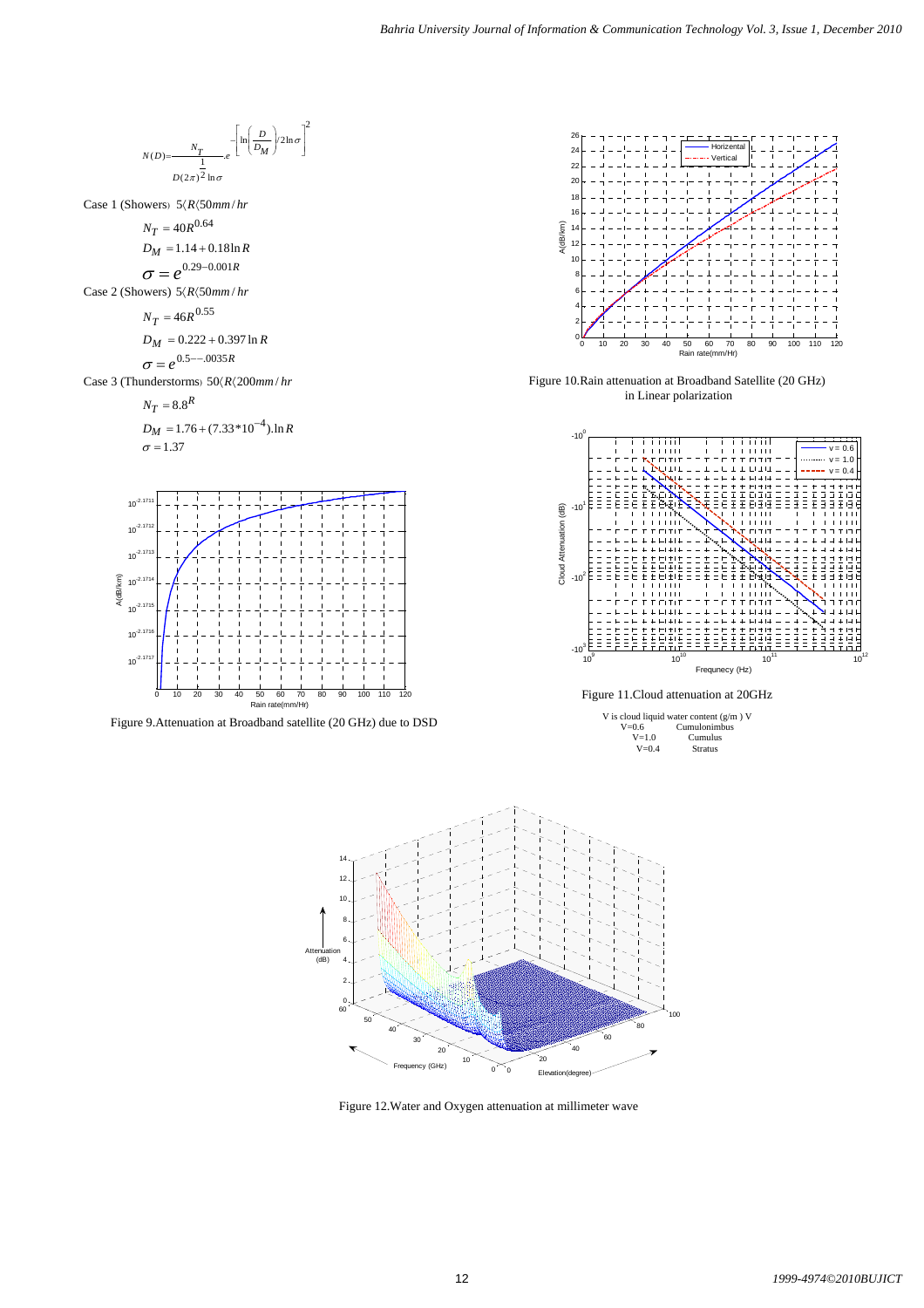## **B. Gaseous Absorption**

A method for predicting absorption due to atmospheric gases (oxygen and water vapor) is given in ITU-R recommendation [21] .The input parameter required for the calculation include frequency, path-elevation, height above mean sea level, and the water vapor density. The oxygen attenuation is considered a background effect with every little temporal variation; variations in gaseous absorption arise from changes in the amount of water vapor in the atmosphere. In order to estimate the distribution of gaseous absorption on an annual basis, the annual distribution of water vapor density is required. It is generally observed that the water vapor density distribution follows the normal probability law[22] .If a complex characteristics of the distribution is not available, an approximate distribution can be constructed is not available average water vapor density as the mean value and quarter of that as the standard deviation.

#### **C. Cloud attenuation effect**

Troposphere propagation impairment that affect satellite communication signal increase in severity with the increase of frequency. Precipitation effects are than main impairment for millimeter wave signal propagation through the atmosphere. However, many stations in ka-band service use small terminals. But cloud attenuation, that may cause deep fades in ka-band, is one of the components that need to be considered for low availability satellite links owing to its higher probability of occurrence. The annual cumulative contributions of clouds attenuation from the various cloud formation encountered at different heights along a zenith path a given location are obtained from the annual average total cloud cover. Individual cloud cover amount for the four cloud types, their vertical dimensions, and the specific attenuation. This provides the

zenith cloud attenuation distribution, with the distribution beings conditions to the total cloud cover.

## **V. MODELING CONSIDERATIONS**

From Figure 8 as the review model analysis for consider in this paper. A signal made by modulation a QPSK and 16 QAM, OFDM will be exported to the channel Ka-band, which was Interrupted by loss in atmospheric example, attenuation by cloud, and rain. Attenuation of oxygen and gaseous in the air that causes a signal change occurs.



Figure 13 Model for analysis

## **VI. RESULTS MODEL**



Figure 14 Illustrated Spectrums OFDM (Transmission)



Figure 15. Probability and S/N Pe (0.4and 0.04)

The result from taking noise with error probability, (Pe) at 0.4 and 0.04 was illustrated in figure 6. The system with Pe (0.4) needed to re-transmit the data 13 times in total whereas the one with Pe (0.04) did 8 times. In addition, the output error probability around the lower zone of S/N (0.1-4 dB) did not have a big different when it was with Pe (0.4) and Pe (0.04). When the S/N got higher (more than 5 dB), the output error probability with Pe (0.4) would be tentatively lower than the one with Pe (0.04)